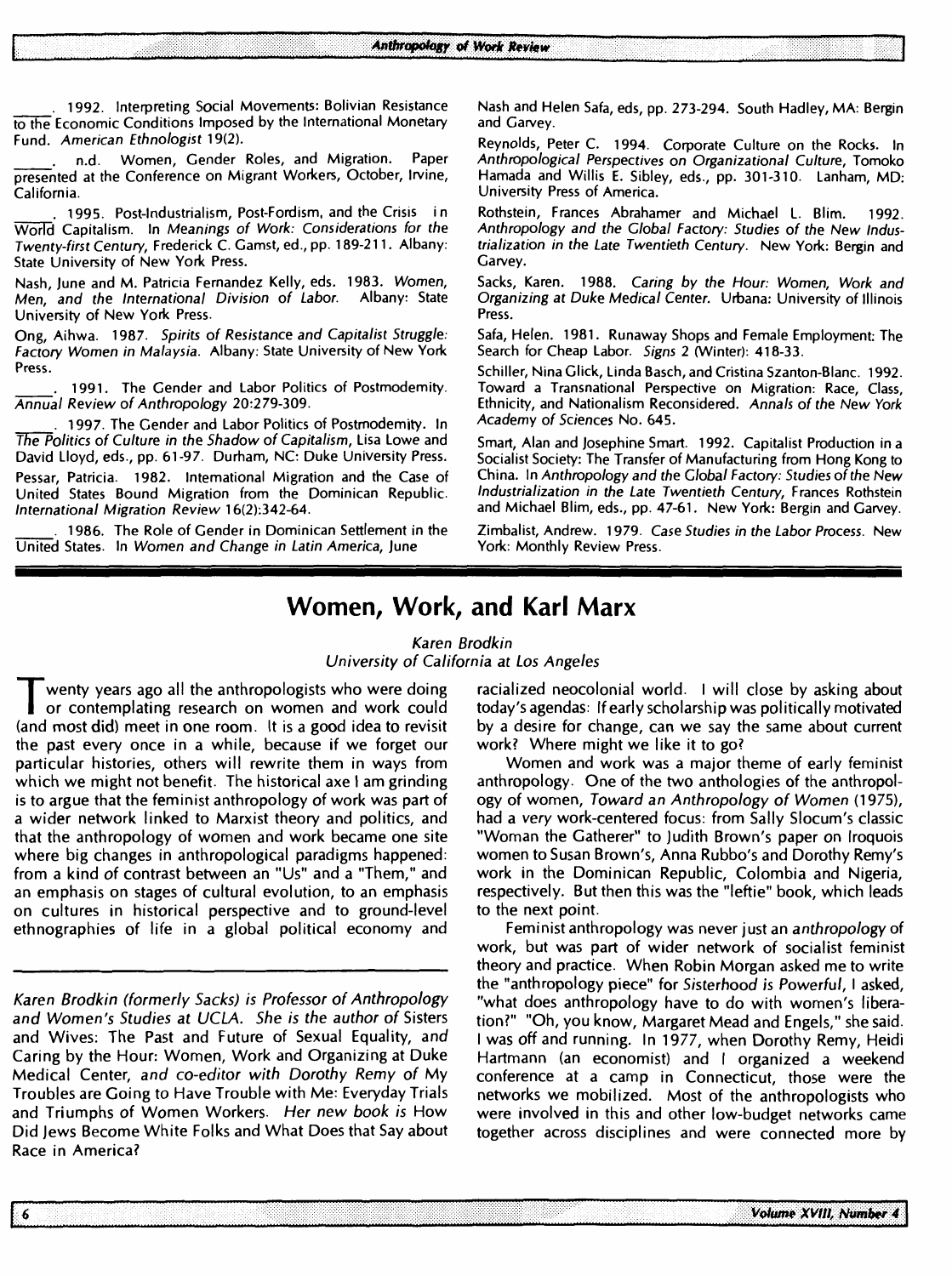activist and feminist agendas than by strictly anthropological ones. We all felt the need for something between a consciousness-raising group and a conference. The idea was to bring together everyone we could find who was working on women and work (understood as wage work, and as Carol Stack reminded us, as unwaged labor as well) to bat around ideas, cook and walk, and give each other courage to do research that had no conventions or legitimacy. Among anthropologists, Helen Safa and June Nash were pioneers, having actually done such work long before it was fashionable. Helen's graduate students—Lynn Bolles, Patricia Fernandez-Kelly and Yolanda Prieto—were beginning their dissertations and hosted a second meeting of our ragtag group, with Helen's support and that of the late Vera Green. They gave us both support and legitimacy. At the meeting in the woods, I think Dorothy Remy and Louise Lamphere were the only anthropologists who had actually done fieldwork that was theoretically situated in a global capitalist context (Dorothy in Nigeria and Louise in Rhode Island), and Dorothy and Louise were connected to Kate Young and other British feminists who were doing quite theoretically sophisticated feminist and Marxist studies of women in the global economy (which appeared as the edited volume, Of Marriage and the Market (1984) and as a pathbreaking article in Critique of Anthropology). And Dorothy's and my volume, My Troubles are Going to Have Trouble with Me (1984), focused on the counterpoint between global exploitation and the ways U.S. women workers coped with and resisted it.

Tackling issues of women and work was also a response to male bias in Marxist politics. Socialist feminists had struggled against Marxist notions that women's unwaged work was not "productive" labor. In the jargon of the time, "productive" labor was what made surplus value, exploitation, and working-class consciousness, simultaneously. It was the justification for white left's men's practice of dismissing women as revolutionarily challenged housewives (hard to believe in the era of women's kick boxing and Xena Warrior Princess). This loose network of socialist feminist scholars crossed disciplines and continents. From England, the 1981 volume, Of Marriage and the Market, re-theorized global capitalism from the vantage point of women, showing how colonial and neocolonial systems of exploitation depended upon women's unwaged labor. June Nash's and Patricia Fernandez-Kelly's Women, Men and the International Division of Labor described and analyzed the connections between the household economy, gender, unwaged work and global capitalism, especially in garment and electronics industries.

The volume Dorothy Remy and I co-edited, My Troubles are Going to Have Trouble with Me (1984), highlighted the counterpoint between the structures that constrained and oppressed women in narrow occupational niches and women's ground-level daily resistance to their oppression. It was followed by Ann Bookman's and Sandra Morgen's Women and the Politics of Empowerment (1988) that brought together studies of women's waged and unwaged labor and evidenced women as economic contributors, political resistors

and community builders at work and in their neighborhoods. Taken together, feminist work that was cooked in the 1970s and published in the 1980s demolished the old Marxist paradigm of the worker as waged and male and the shop floor as the primary site of proletarian uprising. In its place emerged an understanding that the working class is half women, and class consciousness is likewise gendered; that gender is critical to the way capitalism constitutes work, waged and unwaged; and that gender is equally central to the forms and sites of resistance to exploitation.

However, there was still considerable work to be done. Feminists of color struggled to get white feminists to deal with race. Where white feminist scholars fought to expose male bias in left scholarship, so too did feminists of color have to battle with resistance to white bias in feminist work. I look through Troubles today and am embarrassed by the raceavoidant discourse in my contributions to it. An excellent white and male exception in early work to this bias is John Keller's underappreciated chapter on the race and gender division of labor in California's Silicon Valley, "The Division of Labor in Electronics," in June Nash's and Maria Patricia Fernandez-Kelly's Women, Men and the International Division of Labor (1983).

Ethnographic analyses of household workers of color were key to opening the doors to analyzing theoretically the relations of race and gender. The pioneers were not anthropologists, but social feminist sociologists. Bonnie Dill, Judith Rollins, Evelyn Nakano Glenn, and Mary Romero. Their ethnographic work with African-American, Japanese-American, and Mexican-American household workers revealed how their white women employers refused to treat their work as "real" work, and how this not only demeaned women of color, but shot themselves in their would-be feminist feet. This work put an early nail in the coffin of the notion that there was one true raceless and genderless class consciousness.

The anthropology of women and work was one site nurturing major shifts in anthropological research agendas to global frameworks and to working in the U.S.A. To indicate the change, consider the organization of Toward an Anthropology of Women (1975). It was still very much within the left version of an evolutionary paradigm: the chapters go from non-human primates to the origins of hominid society to "simple" societies like the !Kung to "complex" societies like agrarian capitalist and neocolonies, and finished with then-socialist Chinese society.

Feminist studies of work also helped reintroduce history to ethnography, and introduce non-indigenous North America to anthropology. Cases in point are Louise Lamphere's combination of history and ethnography in From Working Daughters to Working Mothers (1987), and my Caring by the Hour (1988). Feminist work studies also nurtured paradigms for understanding structures of mutual aid among workingclass and poor communities, as Carol Stack's work on African-American women's networks of social support (1974) and Mina Davis Caulfield's (1974) theorizing family and gender in the Third World show. It birthed extensive inquiry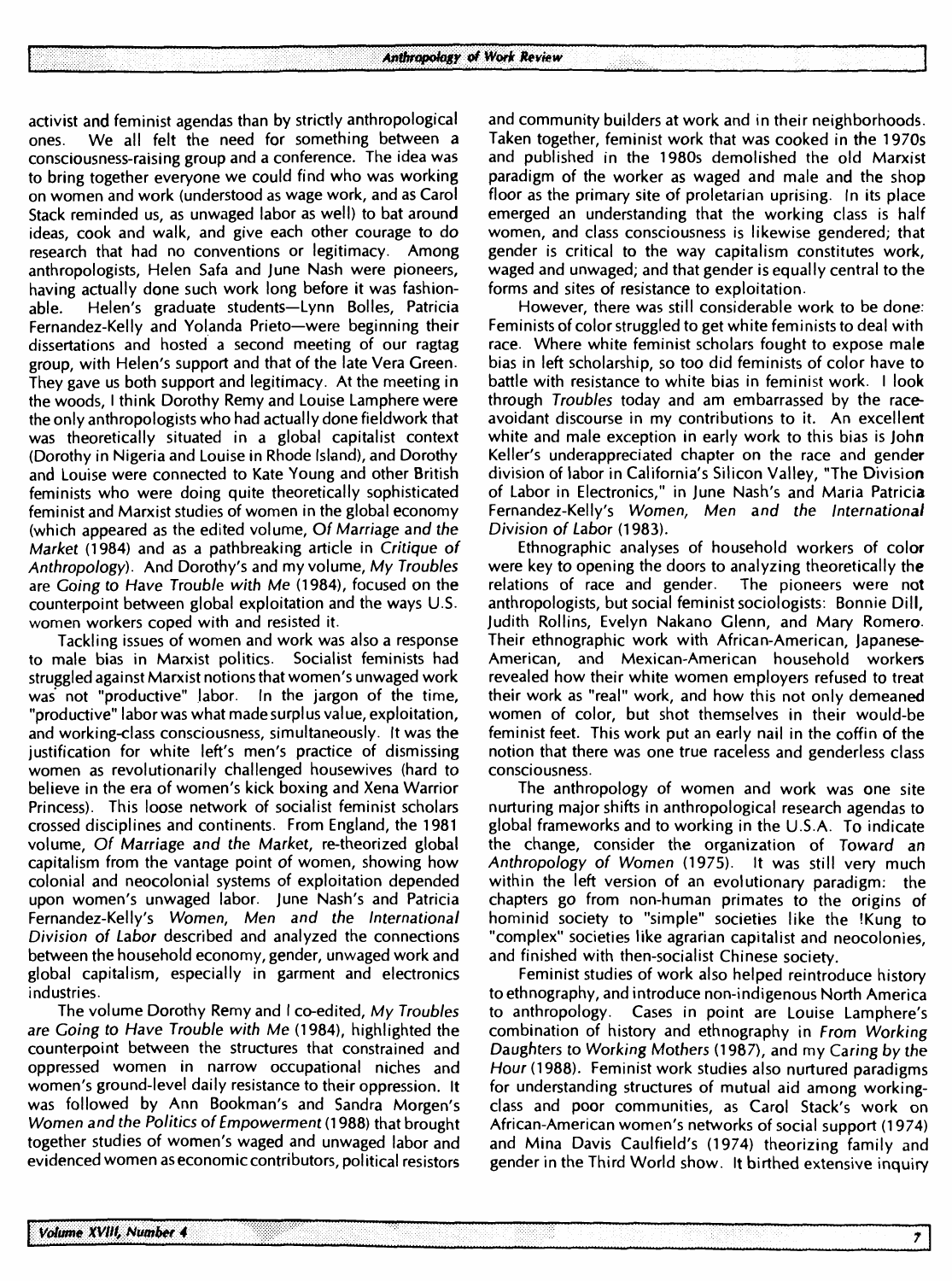into the relationship of women's unwaged community work to political activism (in Sandra Morgen's work and Ida Susser's, for example). Not least, it expanded outward from colonialism as a racial and gendered system of labor to examine the interaction of global capitalism's racial and gender systems with a variety of indigenous systems as a way of understanding the complexities of national and racial divisions within a global political economy.

The upshot is that we no longer have a literature or academic or political network that deals with women and work. Instead, this topic has been mainstreamed. For example, most of the articles in a book like Rothstein and Blim's 1992 Anthropology and the Global Factory deal with work in a gendered manner. The result of this for anthropology is that the research agenda has shifted from a reactive one (to put women in the picture as active agents in the contemporary world), to asking about the variety of ways that gendered and ethnoracial resistant subjects construct themselves in a world dominated by global capitalism. As workers become global, diasporic forms of kinship, new ethnoracial identities, gendered forms of social control in families and corporations are all issues tied closely to work. The same holds true for resistance to capital's control: the informal ways women cope with, bend and confront these regimes; the ways they resist corporate and state constructions of daughterhood, nimble fingers, and feminine virtue that facilitates paternalistic control by factory and family.

For me, the optimistic view is that the field of women and work helped develop a coherent research agenda within anthropology: it attends to the ways and sites at which people resist global capitalism, to what works and what does not, the relationship between the cultural constructions of identity and how, when and in what ways they do and do not work for mobilizing social change. Much of this is a wish list. My first wish is that the anthropology of racial and gendered work becomes a hot topic in anthropology. My anthropology students do not get excited about labor issues as much as my sociology, urban planning and history students do. Maybe an agenda that links issues of politics and identity to labor and class will help.

I told you I had an axe to grind. I would like to see the anthropology of work develop an ethnographically-based research agenda of how to struggle against global capital: for example, I would like to see more attention to racial/gendered patterns of occupation segregation: ethnographies of how work is different depending on who you are; how segregation is reproduced and the most productive ways waged workers have struggled against it. We need to move past anguishing over whether everyday stuff is resistance or complicity and ask instead, "how is it each?" What are the gains and limits of any given strategy? We need also to be much more attentive to event analysis: to moving from looking at any point in time as the same as any other, to focusing on situations where people are trying to change their circumstances and to comparing efforts that work and those that do not. Let us study the new AFL-CIO from a race/gender sensitive perspective. Let us look at the links among, and the

transmission of, forms of resistance through time and space. Let us look at the evolution of garment and electronics worker resistance globally. how does knowledge of resistance travel along lines of global migration of industries; do women learn from previous histories of resistance in these industries? These are some of today's salient research agendas which anthropologists of work should take up.  $\blacksquare$ 

#### References

Bookman, Ann and Sandra Morgen. 1988. Women and the Politics of Empowerment. Philadelphia: Temple University Press.

Caulfield, Mina Davis. 1974. Imperialism, the Family and Cultures of Resistance. Socialist Revolution 20:76-85.

Dill, Bonnie. 1979. The Dialectics of Black Womanhood. Signs 4:543-555.

Edholm, Felicity, Olivia Harris and Kate Young. 1977. Conceptualizing Women. Critique of Anthropology 3(9-10): 101-130.

Glenn, Evelyn Nakano. 1986. Issei, Nisei, War Bride: Three Generations of Japanese Women in Domestic Service. Philadelphia: Temple University Press.

Green, Vera. 1974. Migrants in Aruba: Interethnic Integration. Assen: Van Gorcum.

. 1980. International Human Rights: Contemporary Issues. Stanfordville, NY: Human Rights Publishing Group.

Keller, John. 1983. The Division of Labor in Electronics. In Women, Men and the International Division of Labor, June Nash and Maria Patricia Fernandez-Kelly, eds. Albany: State University of New York Press.

Lamphere, Louise. 1987. From Working Daughters to Working Mothers: Immigrant Women in a New England Industrial Community. Ithaca: Comell University Press.

Leacock, Eleanor B. 1972. Introduction. In The Origin of the Family, Private Property and the State, Frederick Engels. New York: International.

Mead, Margaret. 1935. Sex and Temperament in Three Primitive Societies. New York: William Morrow.

Morgan, Robin, comp. 1970. Sisterhood is Powerful: An Anthology of Writings from the Women's Liberation Movement. New York: Random House.

Nash, June and Maria Patricia Fernandez-Kelly, eds. 1983. Women, Men and the International Division of Labor. Albany: State University of New York Press.

Reiter, Rayna, ed. 1975. Toward an Anthropology of Women. New York: Monthly Review Press.

Remy, Dorothy and Larry Sawers. 1984. Economic Stagnation and Discrimination. In My Troubles Are Going to Have Trouble with Me: Everyday Trials and Triumphs of Women Workers, Karen Sacks and Dorothy Remy, eds. New Brunswick: Rutgers University Press.

Rollins, Judith. 1985. Between Women: Domestics and their Employers. Philadelphia: Temple University Press.

Romero, Mary. 1992. Maid in the U.S.A.. New York: Routledge.

Rothstein, Frances Abrahamer and Michael Blim, eds. 1992. Anthropology and the Global Factory. New York: Bergin and Garvey.